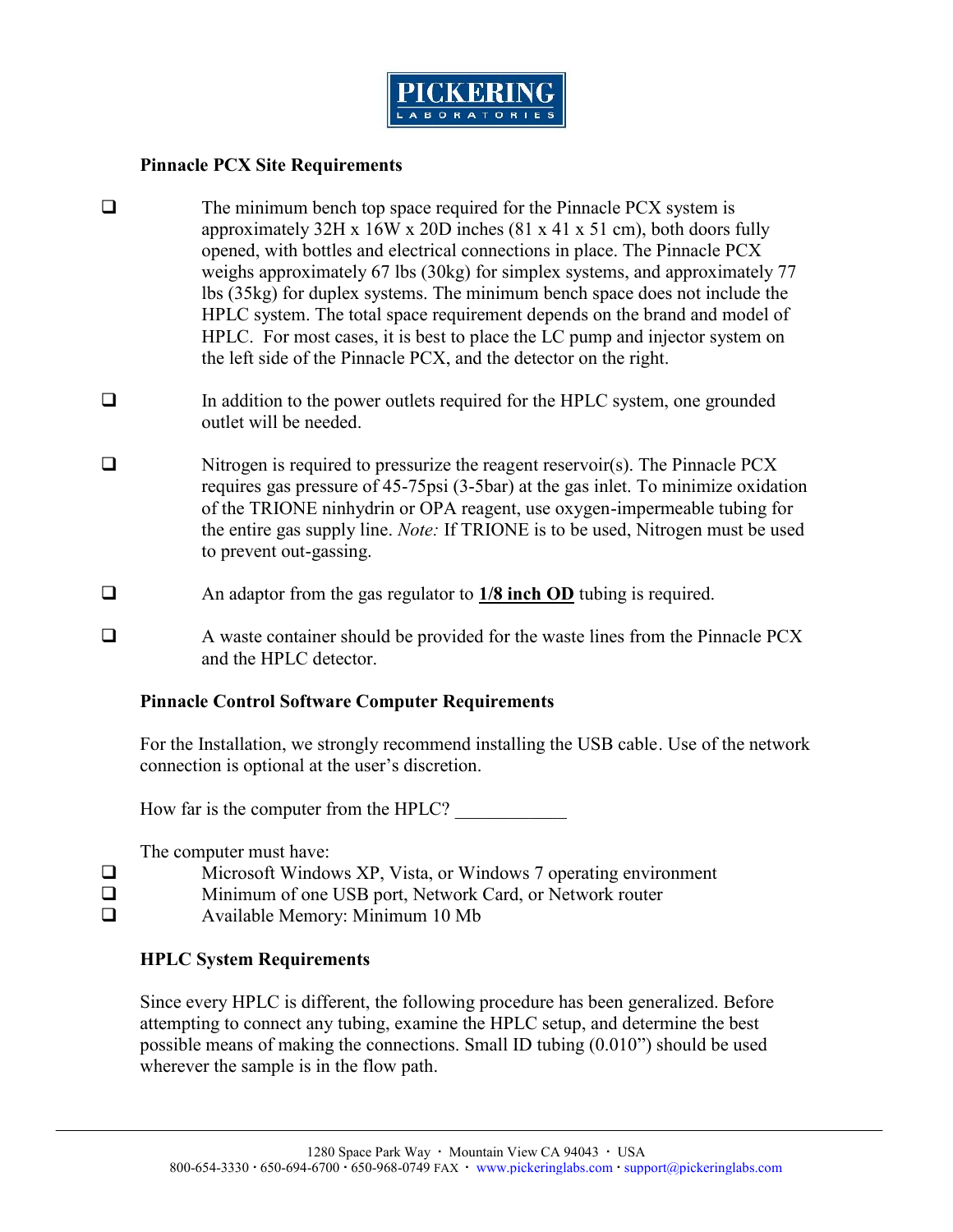Importamthe system will be used for amino tacids, glufosinate polyamines, or diquat & paraquat analysis, be aware that the strongly alkaline. Any polymers or other materials in the HPI seat, and detector must be compatible. For examplee, the star injector valves is Vespel polyimide, wchhich SasTred terle commended at a phase at a political at a PEEK rotor seal must be installed.

 $\delta q$  Detector Specs: $\bigcup$  Ha-Phlns $\Omega$  at nucleard size ( $\psi$  tell). Must use larger volume flowcell with a pressure rating greater tha viscosity of some neasche high can essure problems with small flow cells.

OK Example: Agilent 129600 DOA7D, (GG4n2 nh<sub>2</sub> 4uL, 60 bar (870psil)

|    | For Amino AAncaibly sis                            |
|----|----------------------------------------------------|
|    | $P$ ump                                            |
| ðq | Minimulentnary gradient elution                    |
| ðq | Piston wash capability is preferable               |
|    | Injector                                           |
| ðq | Tefzel or PEEK rotor seal for injector valve       |
| ðq | Tefzel or PEEK needle seat if it is an autosampler |
|    | Detector                                           |
| ðq | Vis if using TRIONE                                |
|    | o 570nm for primary amines                         |
|    | o 440nm for secondary amines                       |
| ðq | FLD using OPA                                      |
|    | o Ex 330nm and Em 465nm                            |
|    |                                                    |
|    | For Glyphosate Analysis<br>Pump                    |
| ðq | Minimum binary gradient elution                    |
| ðq | Piston wash capability is preferable               |
|    | Injector                                           |
| ðq | Tefzel or PEEK rotor seal for injector valve       |
| ðq | Tefzel or PEEK needle seat if it is an autosampler |
| ðq | For water sam passu, 12a0r0 jection                |
|    | Detector                                           |
| ðq | FLD detection required                             |
|    | o Ex 330nm and Em 465nm                            |
|    |                                                    |
|    | For Carbamate Analysis                             |
|    | Pump                                               |
| ðq | Minimum binary gradient elution                    |
|    | Injector                                           |
| ðq | For water samplesu, laint jlee catsion 200         |
|    | Detector                                           |
| ðq | FLD required                                       |
|    | o Ex 330nm and Em 465nm                            |
|    |                                                    |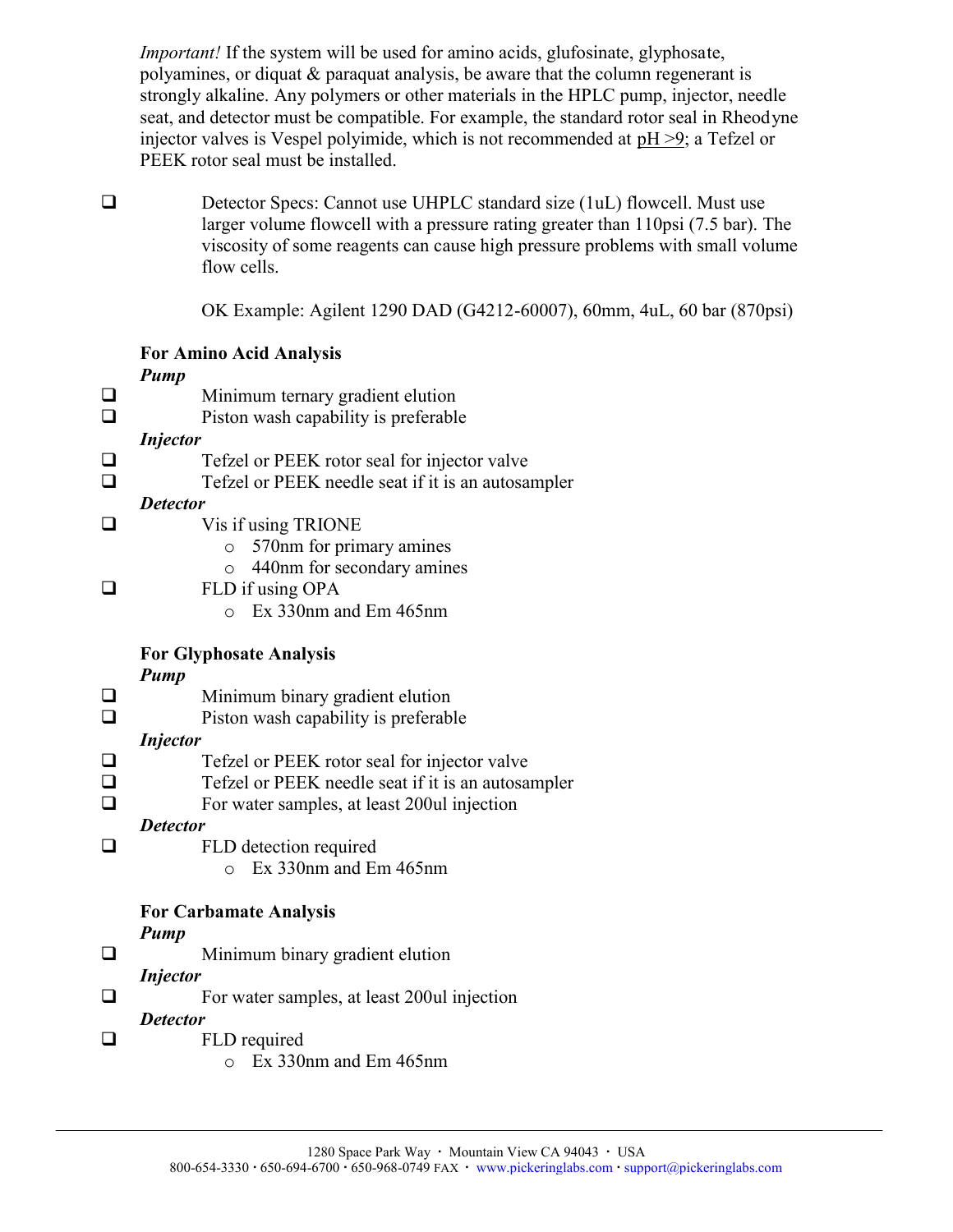For Chromium IV siana Pump ðq No-mmetallic HPLC or IC Injector ðq 1000ul injection loop per official method. Detector ðq Vis required o 530nm

For all othoeartiaonposline view the minenthodous absosttring ortequirements.

HPLC Relay Requirements

For HPLC systems otter ith and, Ag 1200, the Software and system capable of sending a relay signal to an external piece of equ synchronization.

ðq Chemstation version 9.0 or higher is needed for Agilent Pinnacle PCX sofotmon annual contribution Chemstation directly connection is needed.

Any machine that drives this relay input shall provide a relay electrically isolated from all other electrical devices. The re

 $\delta q$  Relay dentev $\alpha$ ditoage24 +-2/V ðq Relay detection **eluppreonxtimately 1 m A** 

Chemistry

- ðq The user must have HPLC experience and must be able t being coupled with the Pinnacle PCX.
- ðq The user must check the chemistry requartements for the

For Carbamate Analysis HPLC Grade Methanol HPLC Grade Water Materials for calibration standards Carbamate hydrolysis reagent (Cat. No. CB910) Carbamate OPA diluent (Cat. No. CB130 or CB130.2) o-phthaladehyde (Cat. No. O120)  $Thiofluor!"$   $(©.a 8.720000)$ 

For Glyphosate Analysis 5% Sodium hypochlorite solution Materials for calibration standards Methanol for OPA reagent preparation Glyphosate Eluant, pH2.0 (Cat. No. K200) Glyphosate Regenerate (Cat. No. RG019)  $Glyphosate Hyp\alpha$ chd briefeatdino.  $GA116$ )